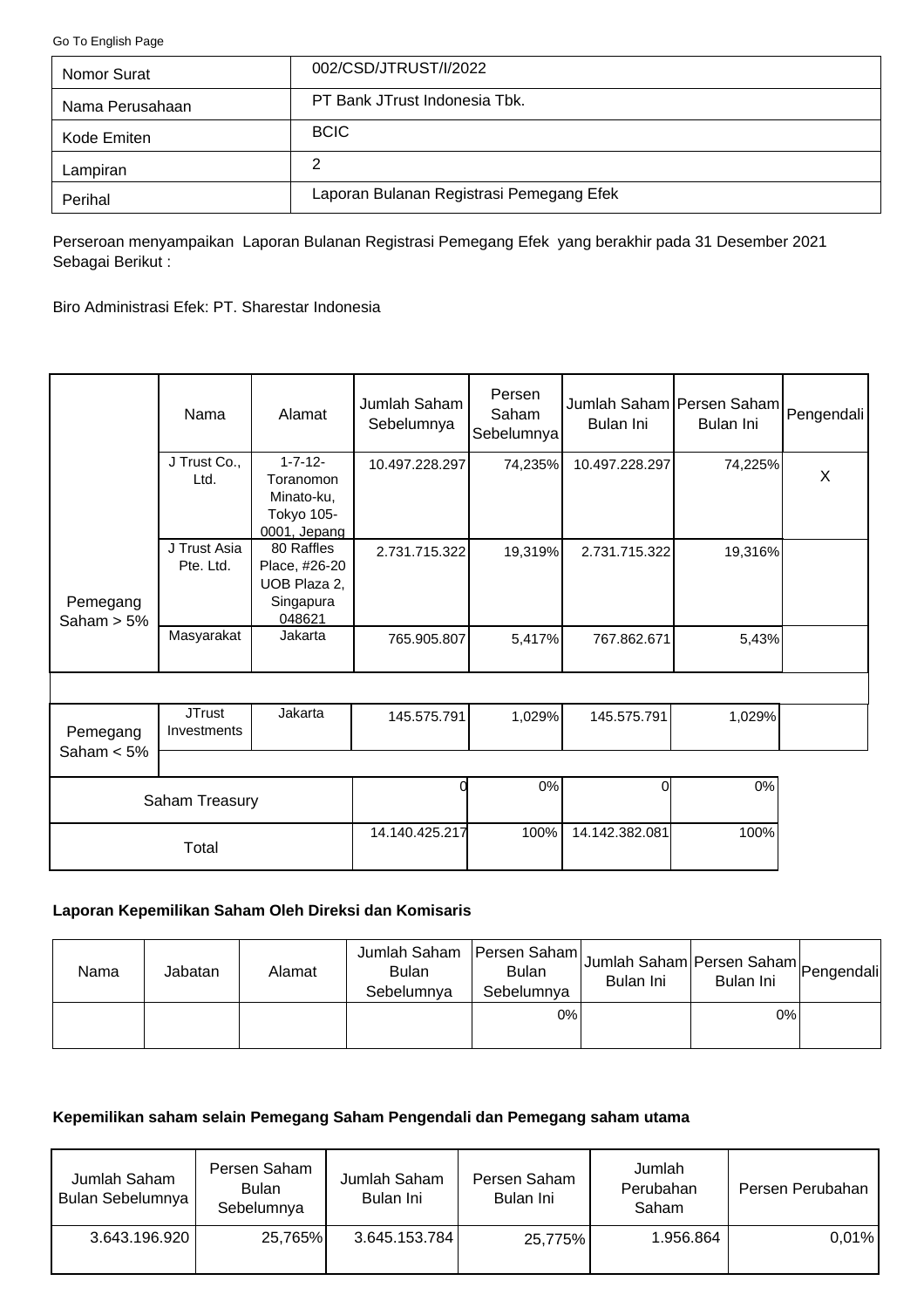### **Jumlah Pemegang Saham**

| Bulan Sebelumnya | <b>Bulan Sekarang</b> | Perubahan |
|------------------|-----------------------|-----------|
| 7.032            | 7.045                 | 13        |

## **Informasi Lain**

1.Penerima manfaat akhir dari Perseroan adalah : Nobuyoshi Fujisawa

2.Pemegang saham Pengendali dari PT Bank JTrust Indonesia Tbk : J Trust Co., Ltd. Alamat: Toranomon First Garden, 1-7-12 Toranomon, Minato-ku, Tokyo 105-0001 Dengan kepemilikan saham di PT Bank JTrust Indonesia Tbk sebanyak 74,225%

Demikian untuk diketahui.

Hormat Kami,

**PT Bank JTrust Indonesia Tbk.**

Pey Fang Ong

Corporate Secretary

PT Bank JTrust Indonesia Tbk.

Gedung Sahid Sudirman Center, Lantai 33, Jl. jend.Sudirman No. 86 Jakarta Pusat

Telepon : 021 2926 1111 , Fax : 021 2926 1492 , www.jtrustbank.co.id

| Tanggal dan Jam | 07-01-2022 06:32                                                                  |
|-----------------|-----------------------------------------------------------------------------------|
| Lampiran        | 1. Struktur dan komposisi permodalan BCIC_31122021.pdf<br>2. Diatas 5persen_1.pdf |

Dokumen ini merupakan dokumen resmi PT Bank JTrust Indonesia Tbk. yang tidak memerlukan tanda tangan karena dihasilkan secara elektronik oleh sistem pelaporan elektronik. PT Bank JTrust Indonesia Tbk. bertanggung jawab penuh atas informasi yang tertera didalam dokumen ini.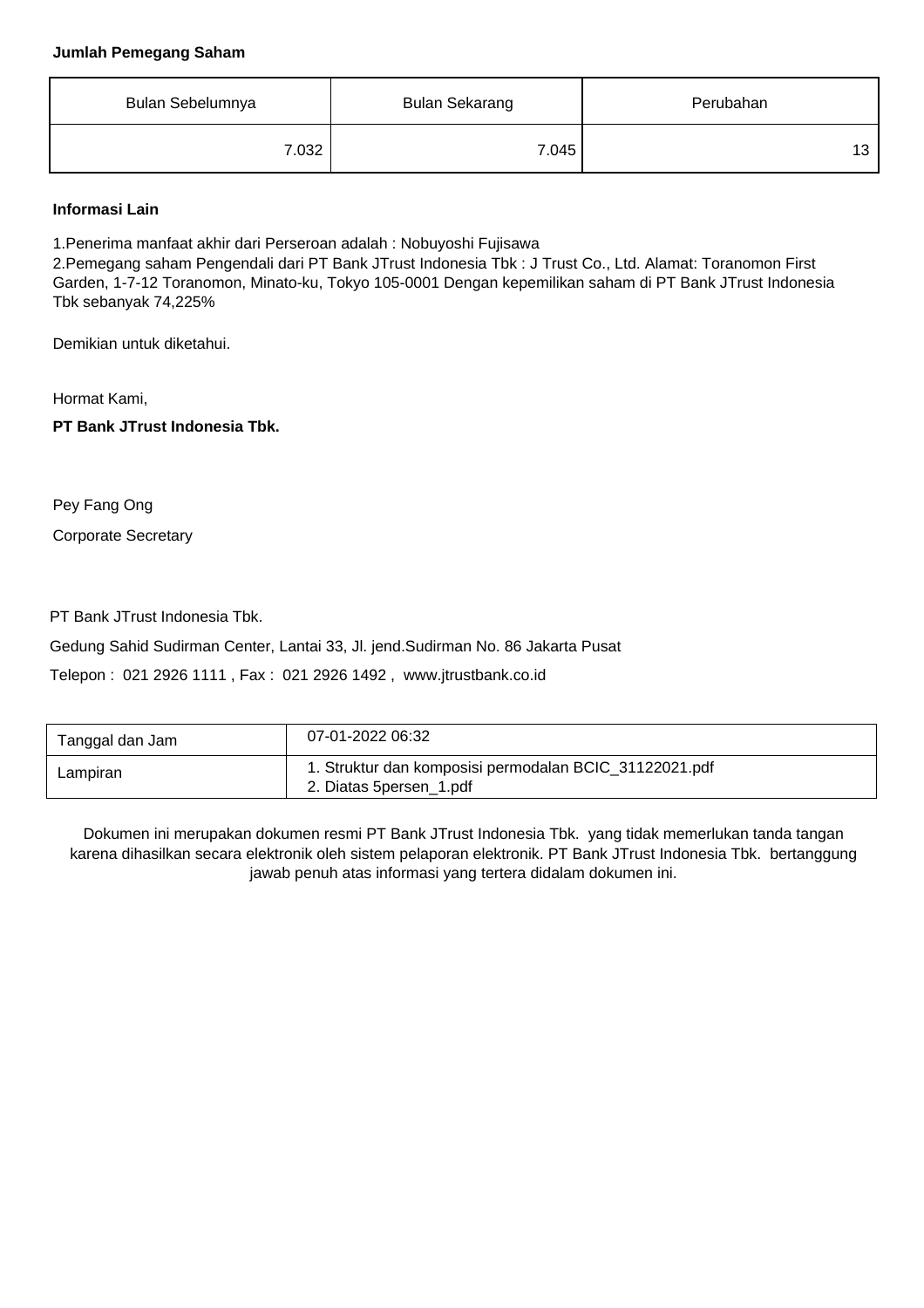<span id="page-2-0"></span>[Go To Indonesian Page](#page-0-0)

| Letter / Announcement No. | 002/CSD/JTRUST/I/2022                             |
|---------------------------|---------------------------------------------------|
| <b>Issuer Name</b>        | PT Bank JTrust Indonesia Tbk.                     |
| <b>Issuer Code</b>        | <b>BCIC</b>                                       |
| Attachment                | 2                                                 |
| Subject                   | Monthly Report of Securities Holders Registration |

The Company hereby announce Monthly Report of Securities Holders Registration which ends in 31 December 2021 as follows:

Security Administration Bureau: PT. Sharestar Indonesia

|                      | Name                         | Address                                                                 | Number of Shares<br>in Previous Month Previous Month | Percent of<br>Shares in | Number of Shares in<br><b>Current Month</b> | Percent of<br>Shares in<br><b>Current Month</b> | Controlle |
|----------------------|------------------------------|-------------------------------------------------------------------------|------------------------------------------------------|-------------------------|---------------------------------------------|-------------------------------------------------|-----------|
|                      | J Trust Co.,<br>Ltd.         | $1 - 7 - 12 -$<br>Toranomon<br>Minato-ku,<br>Tokyo 105-<br>0001, Jepang | 10,497,228,297                                       | 74.235%                 | 10,497,228,297                              | 74.225%                                         | X         |
| Share<br>Ownership > | J Trust Asia<br>Pte. Ltd.    | 80 Raffles<br>Place, #26-20<br>UOB Plaza 2,<br>Singapura<br>048621      | 2,731,715,322                                        | 19.319%                 | 2,731,715,322                               | 19.316%                                         |           |
| 5%                   | Masyarakat                   | Jakarta                                                                 | 765,905,807                                          | 5.417%                  | 767,862,671                                 | 5.43%                                           |           |
|                      |                              |                                                                         |                                                      |                         |                                             |                                                 |           |
| Share<br>Ownership < | <b>JTrust</b><br>Investments | Jakarta                                                                 | 145,575,791                                          | 1.029%                  | 145,575,791                                 | 1.029%                                          |           |
| 5%                   |                              |                                                                         |                                                      |                         |                                             |                                                 |           |
|                      | <b>Treasury Stock</b>        |                                                                         | $\Omega$                                             | 0%                      | $\Omega$                                    | 0%                                              |           |
|                      | Total                        |                                                                         | 14,140,425,217                                       | 100%                    | 14,142,382,081                              | 100%                                            |           |

## **Share Owned by Directors and Commissioners**

| Name | <b>Position</b> | Address | Number of<br>Shares in<br>Previous Month Previous Month | Percent of<br>Shares in | Number of<br>Month | Percent of<br>Shares in Current Shares in Current Controller<br>Month |  |
|------|-----------------|---------|---------------------------------------------------------|-------------------------|--------------------|-----------------------------------------------------------------------|--|
|      |                 |         |                                                         | $0\%$                   |                    | $0\%$                                                                 |  |

#### **Share Ownership Aside From Controller and Main Shareholder**

| Number of Shares   Percent of Shares  Number of Shares   Percent of Shares  <br>in Previous Month   in Previous Month   in Current Month   in Current Month |         |               |         | Number of Change | Percent of Change |
|-------------------------------------------------------------------------------------------------------------------------------------------------------------|---------|---------------|---------|------------------|-------------------|
| 3,643,196,920                                                                                                                                               | 25.765% | 3,645,153,784 | 25.775% | 1,956,864        | $0.01\%$          |